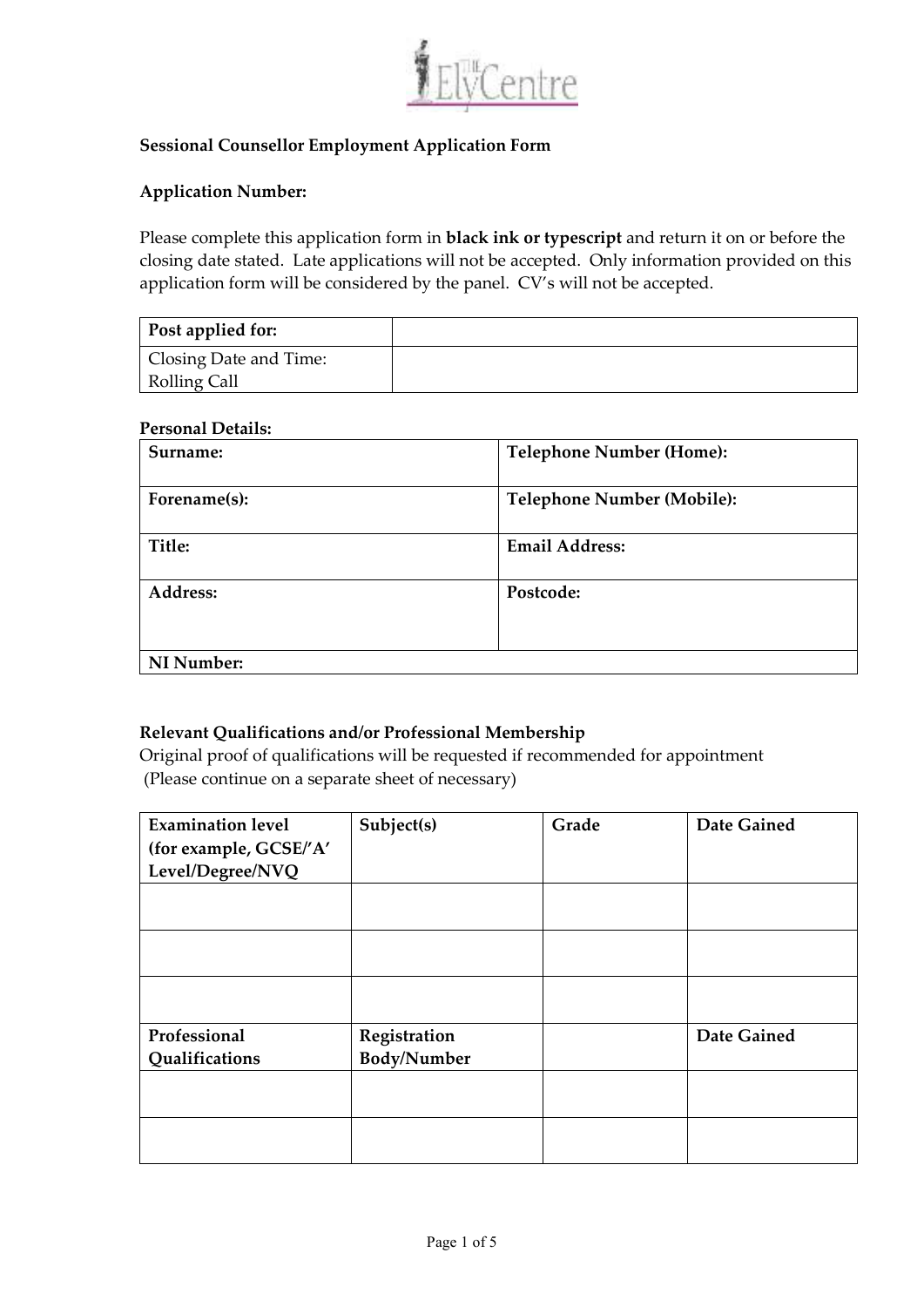# **Employment History**

Please give details of jobs that you have held, starting with your present or most recent employer and work backwards, in chronological order. Include in this section any breaks in employment history for example, caring responsibilities, travelling or returning to study, registered unemployment and temporary/voluntary employment. (Please continue on a separate sheet if required)

| Name and Address of           | From | To | Job Title: |
|-------------------------------|------|----|------------|
| <b>Employer and Nature of</b> |      |    |            |
| <b>Business</b>               |      |    |            |
|                               |      |    |            |
|                               |      |    |            |
|                               |      |    |            |
|                               |      |    |            |
|                               |      |    |            |
|                               |      |    |            |
|                               |      |    |            |
|                               |      |    |            |
|                               |      |    |            |
|                               |      |    |            |
|                               |      |    |            |
|                               |      |    |            |
|                               |      |    |            |
|                               |      |    |            |
|                               |      |    |            |
|                               |      |    |            |
|                               |      |    |            |
|                               |      |    |            |
|                               |      |    |            |
|                               |      |    |            |
|                               |      |    |            |
|                               |      |    |            |
|                               |      |    |            |
|                               |      |    |            |

## **Training**

**Details of relevant training courses attended and awards achieved, including dates if appropriate**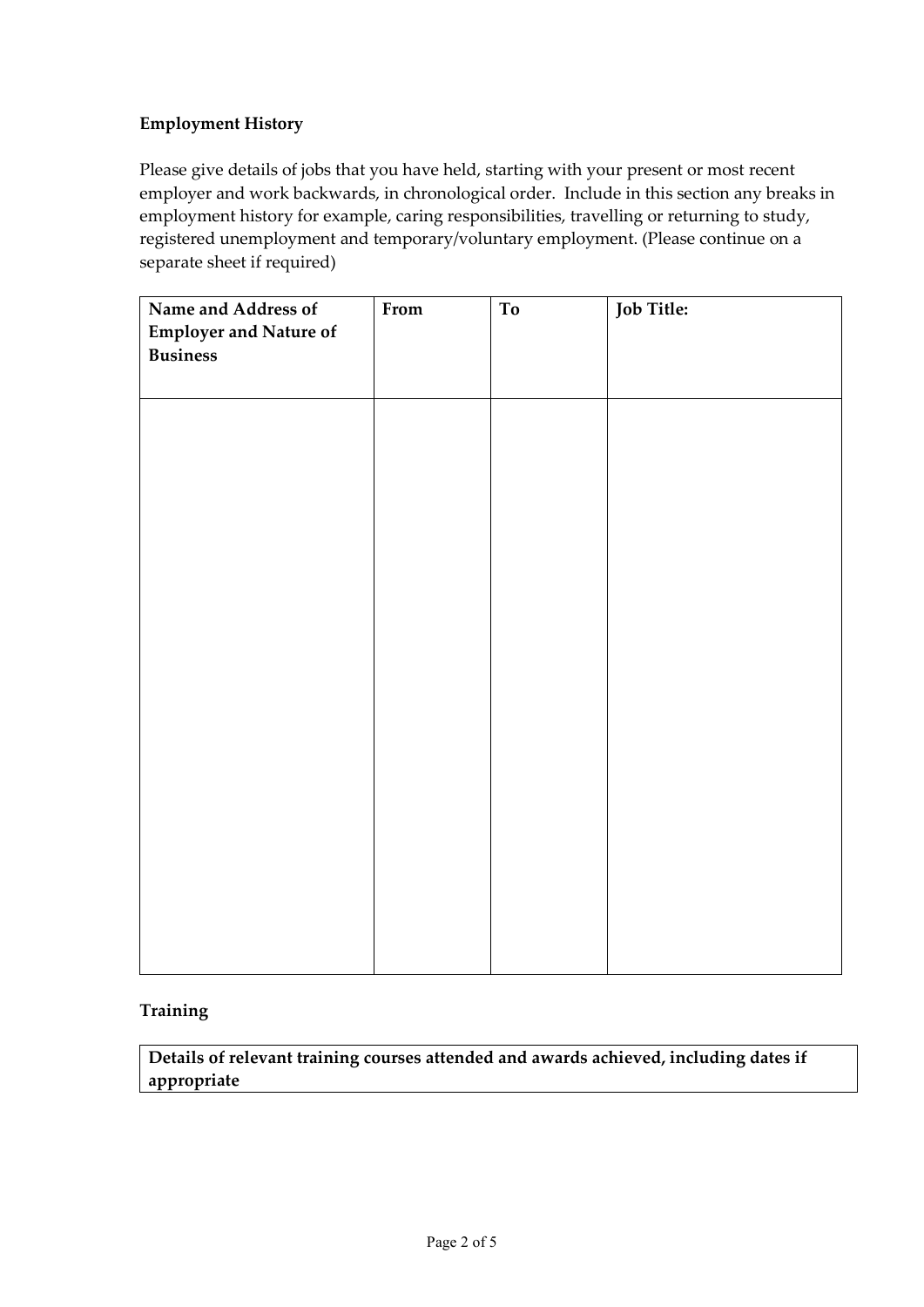# **Suitability for this position**

Please detail your suitability for this position, using the essential and desirable criteria, as detailed in the job description and person specification. You must ensure that you provide sufficient information on the application form to enable the selection panel to assess your eligibility at shortlisting. **Only those who clearly demonstrate on application that they can meet the essential criteria will be called to interview.** 

**Essential Criteria:** Please outline below how you meet the essential criteria outlined in the Personnel Specification: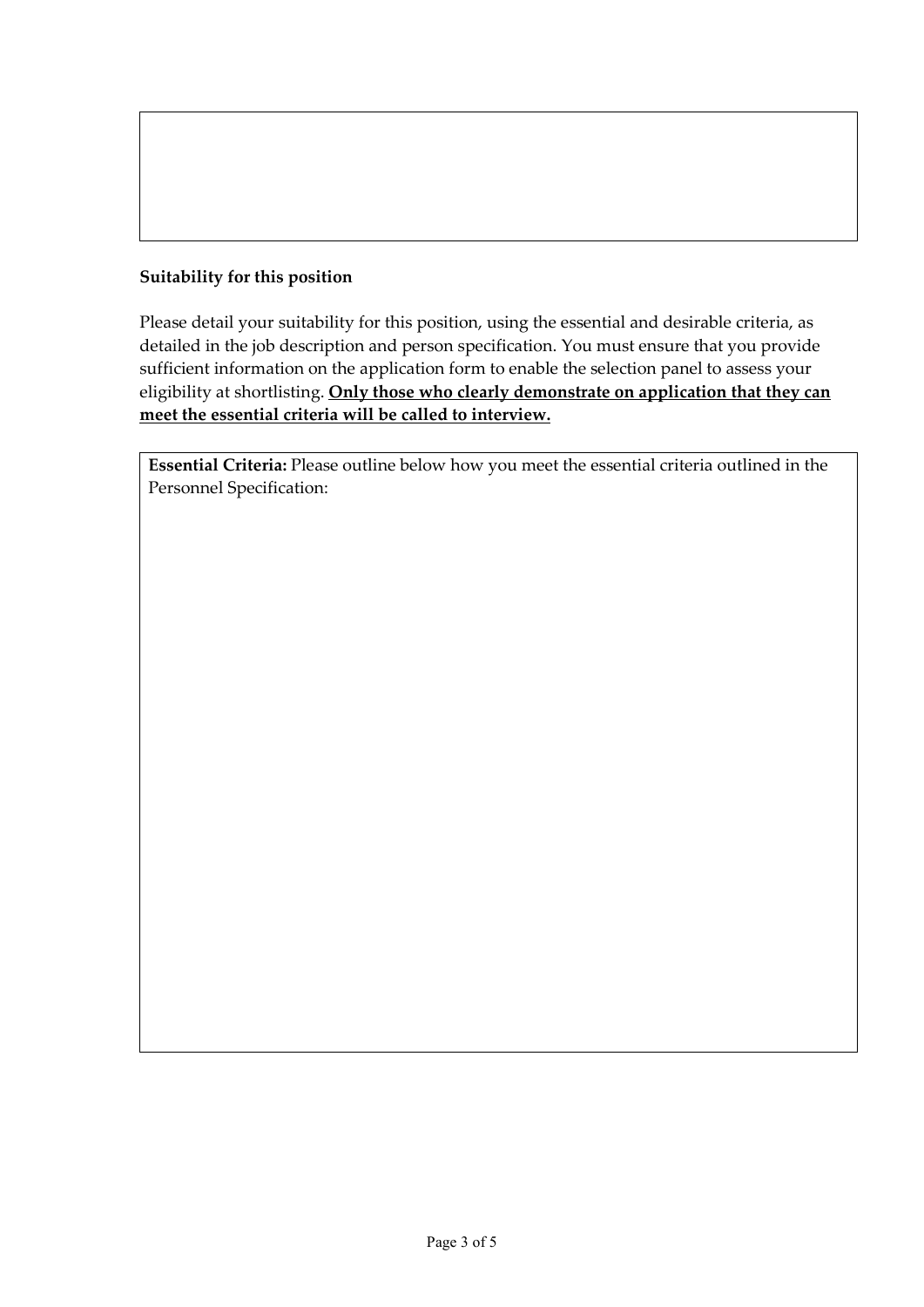**\*Desirable Criteria:** Please outline below how you meet the desirable criteria outlined in the Personnel Specification:

*\*In the case of a high volume of applications, we reserve the right to use desirable criteria, to shortlist for interview.* 

# **Data Protection Act:**

Under the General Data Protection Regulations, The Ely Centre is required to notify applicants and prospective employees on how their personal data will be processed and used. This application form, excluding the equal opportunities monitoring form, will be retained by the Ely Centre for a maximum period of 12 months, unless you are the successful applicant for the post, in which case the application form will become part of your sessional employee record, your information (excluding the equal opportunities monitoring form) may be required to be viewed by funders for audit purposes. Some of the data you provide is considered to be Sensitive Personal Data under the Data Protection Act 1998; this information will be used to assist us with recruitment monitoring. It will be held separately from application forms and will be retained for a three-year period under obligations arising from the NI Equality Legislation, it will also be held electronically.

By signing this form you are giving consent to The Ely Centre to use this data in the way described above.

| Signed<br>nea. |  |
|----------------|--|
|                |  |